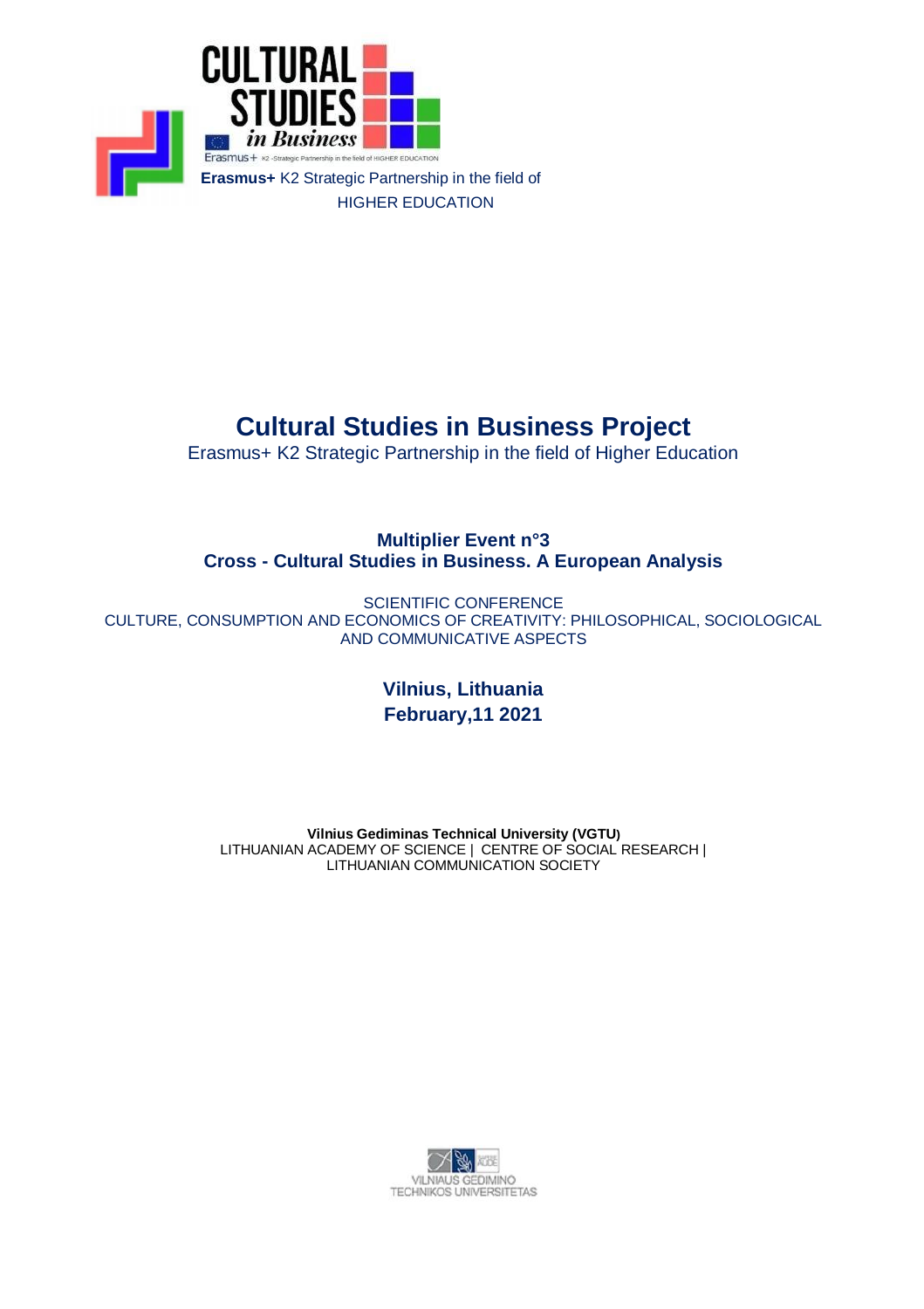

Link to follow the event <https://fb.me/e/1R5zzjpSN>

#### **Program**

#### 09.00–09:10 OPENING OF THE CONFERENCE **CREATIVE INDUSTRIES: PRESENT AND FUTURE** *Moderator:Tomas Kačerauskas*

09:10–09:30 Arvydas Virgilijus Matulionis (LSTC, LMA) - Is the consumerist society on the verge of collapse?

09:30–09:50 Lina Vidauskytė (VU) - Detective Novel as a Phenomenon of the Cultural Industry

09:50–10:10 Rasa Bartkutė (KK) - Development of social partnership in creative clusters – the case of public enterprise, Kaunas 2022

10:10–10:30 Linas Kontrimas (VDU) - Politics and Culture: How One Feeds The Other

10:30–10:50 Coffee break

# **CULTURE AND ECONOMICS**

*Moderator: Vytis Valatka*

10:50–11:10 Gintautas Vyšniauskas (KU) - The Dialectics of Culture and Consumption

11:10–11:30 Naglis Kardelis (VU) - Value, Worth, and Consumption: On the Philosophical Aspects of Connections Between Culture and Economy

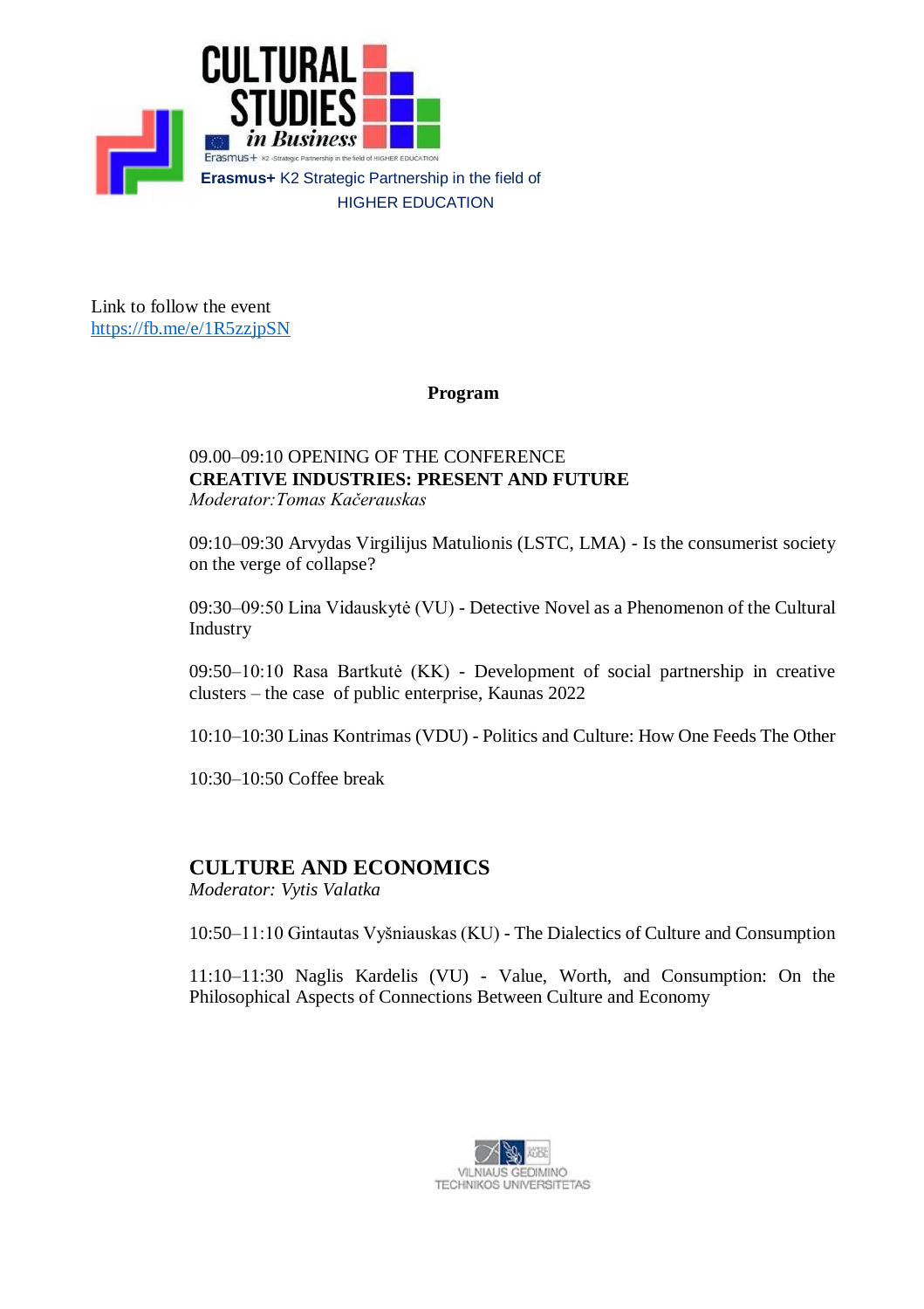

11:30–11:50 Tomas Kačerauskas (VGTU) - Contradictions between creativity and economic sustainability

11:50–12:10 Tomas Sodeika (VU) - Capitalism, rationality, secularisation: a glance on Max Weber from the post-secular perspective

12:10–13.10 Lunch break

# **MEDIA AND HUMAN WORLD**

*Moderator:Alvydas Noreika*

13:10–13:30 Vytautas Rubavičius (LKTI) - Media Anthropocene`s Challenges to Philosophy

13:30–13:50 Viktorija Žilinskaitė-Vytė, Živilė Sederevičiūtė-Pačiauskienė, Ilona Valantinaitė, Vida Navickienė (VGTU) - Quarantgressions of frontiers of public and private: progeny of the Sony Walkman

13:50–14:10 Tomas Kavaliauskas (VDU) - Culture of Consumption under Conditions of Pandemic Coronavirus

14:10–14:30 Coffee break

## **VALUE PARADOXES OF ECONOMICS OF CULTURE**

*Moderator: Tautvydas Vėželis*

14:30–14:50 Algis Mickūnas (Ohajo universitetas) - The Magic of Reason

14:50–15:10 Nida Vasiliauskaitė (VGTU) - "Creative society" VS Gilles Deleuze